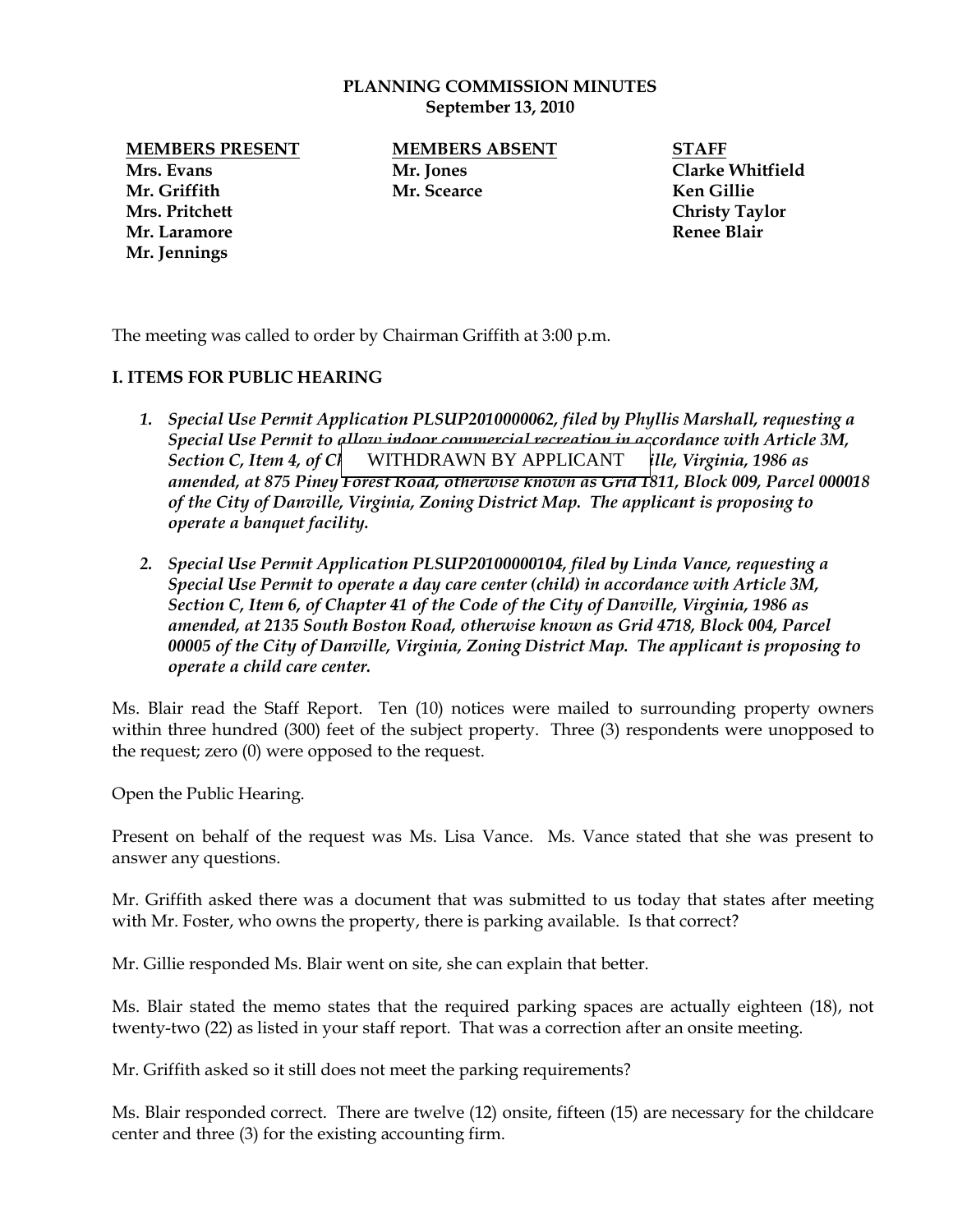Mr. Laramore asked are there plans to increase the size of the parking lot?

Ms. Vance responded yes, I think Mr. Foster can answer that.

Present on behalf of the request was Mr. John Foster. Mr. Foster stated all of the properties around this, I own. There are twenty-three (23) parking spaces there now. When it was paved in 1987 some of the asphalt extended over the property line. It may be sixteen (16) feet over the line. It looks like all I would have to do, would be to deed off from the adjoining property enough footage to take in the asphalt that is already there. It is already paved. There are twenty-three (23) parking spaces there. It is just some of the length of the parking spaces extends over onto another piece of property. So, I am looking at deeding off enough footage to take in the asphalt. I do not think it would be a problem to do that.

Mr. Griffith asked would that satisfy the requirements?

Ms. Blair responded yes.

Mr. Laramore stated it looks to me that there are enough spaces somewhere to meet the requirements.

Mr. Foster stated when it was paved in 1987, some of it extended over onto another block that I owned without a lot of consideration to where the property line was. When it was first mentioned to me that it had extended over, I had to get a surveyor out to stake it. We did find out that it did extend over. I bought it in like four (4) different times, so you kind of lose track of where the stakes are.

Mrs. Pritchett asked are these spaces that you need for another parking lot requirement?

Mr. Foster responded no, it is a dwelling on the other side. They have always been for the businesses in that building. It has never come up over the last twenty-three (23) years that some of the asphalt extended over onto the other piece of property. There is a hitch, Glenn Cifers's property that separates the two (2) pieces of property. I think it would be pretty clear that you could distinguish the two (2) pieces of property.

Mr. Griffith stated I guess that is what confused me, because there appeared to be enough parking.

Mr. Foster stated there are twenty-three (23) parking spaces.

Mr. Griffith asked Ms. Blair are you satisfied then, that if the property line was changed to include that, they would meet all of the requirements then?

Ms. Blair responded yes, there needs to be a line adjustment to encompass those spaces. Once that is complete, there should be adequate room.

Mrs. Pritchett asked Staff has no problem with this Special Use Permit as long as the parking requirements are met. Is that correct?

Mrs. Blair responded meet the parking requirements and also the conditions for Building and Fire Codes to be met as well.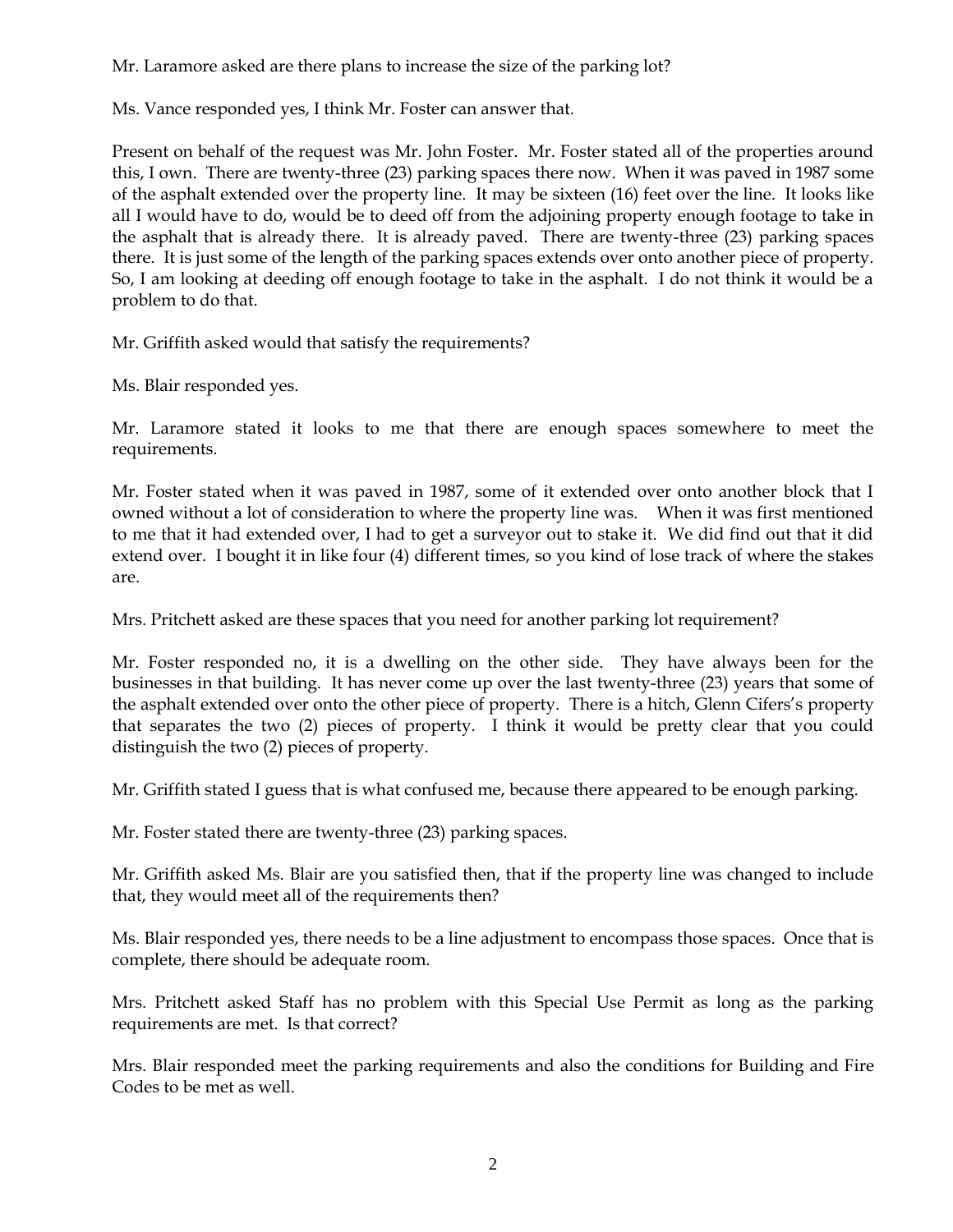Mr. Griffith stated with the adjustment to the property and the boundary, and it meets all of the necessary Building and Fire Codes, and any requirements that the Department of Social Services would have.

Close the Public Hearing.

**Mrs. Pritchett made a motion to recommend approval of Special Use Permit Application PLSUP20100000104 with conditions per Staff and the adjustment of the property line with a recorded easement or deed from the property owner. Mr. Laramore seconded the motion. The motion was approved by a 5-0 vote.** 

*3. Rezoning Request PLRZ2010000105, filed by Layne Fuller, requesting to amend the Year 2020 Land Use Plan from Public and Semi-public Area to Community Service and to rezone from M-R Multi-Family Residential to HR-C, Highway Retail Commercial, parcel number 60267 (1.19 acres) located on the northern corner of West Main Street and Garden Grove Street otherwise known as Grid 0613, Block 003, Parcel 000012 of the City of Danville, Virginia Zoning District Map. The applicant is proposing to construct a structure for retail use.*

Ms. Blair read the Staff Report. Thirteen (13) notices were mailed to surrounding property owners within three hundred (300) feet of the subject property. Five (5) respondents were unopposed to the request; one (1) was opposed to the request.

Open the Public Hearing.

Present on behalf of the request was Mr. Layne Fuller. Mr. Fuller stated that he submitted the application for rezoning and would like to ask if there are any questions.

Mr. Laramore asked are there two (2) different proposals or two (2) different pieces of adjacent property?

Mr. Griffith asked is it one (1) together to amend and rezone from M-R to Highway Retail. Is that correct?

Ms. Blair responded correct and also to amend the Year 2020 Land Use Plan.

Mr. Griffith stated to allow for that, but they would both be one in the same.

Mr. Laramore asked for the same piece of property?

Ms. Blair responded yes.

Mr. Laramore stated I picked up 1.19 acres somewhere.

Mr. Gillie stated his initial letter had two (2) parcels. He withdrew the request to rezone one (1) of them. Your August  $4<sup>th</sup>$  letter had two (2) parcels listed and there is only one (1) now.

Mr. Fuller stated this property is at the corner beside of Old Dutch Supermarket and shopping center. The other narrow piece on the other side of the road, we are not asking to rezone that. That is to remain Multi-Family Residential.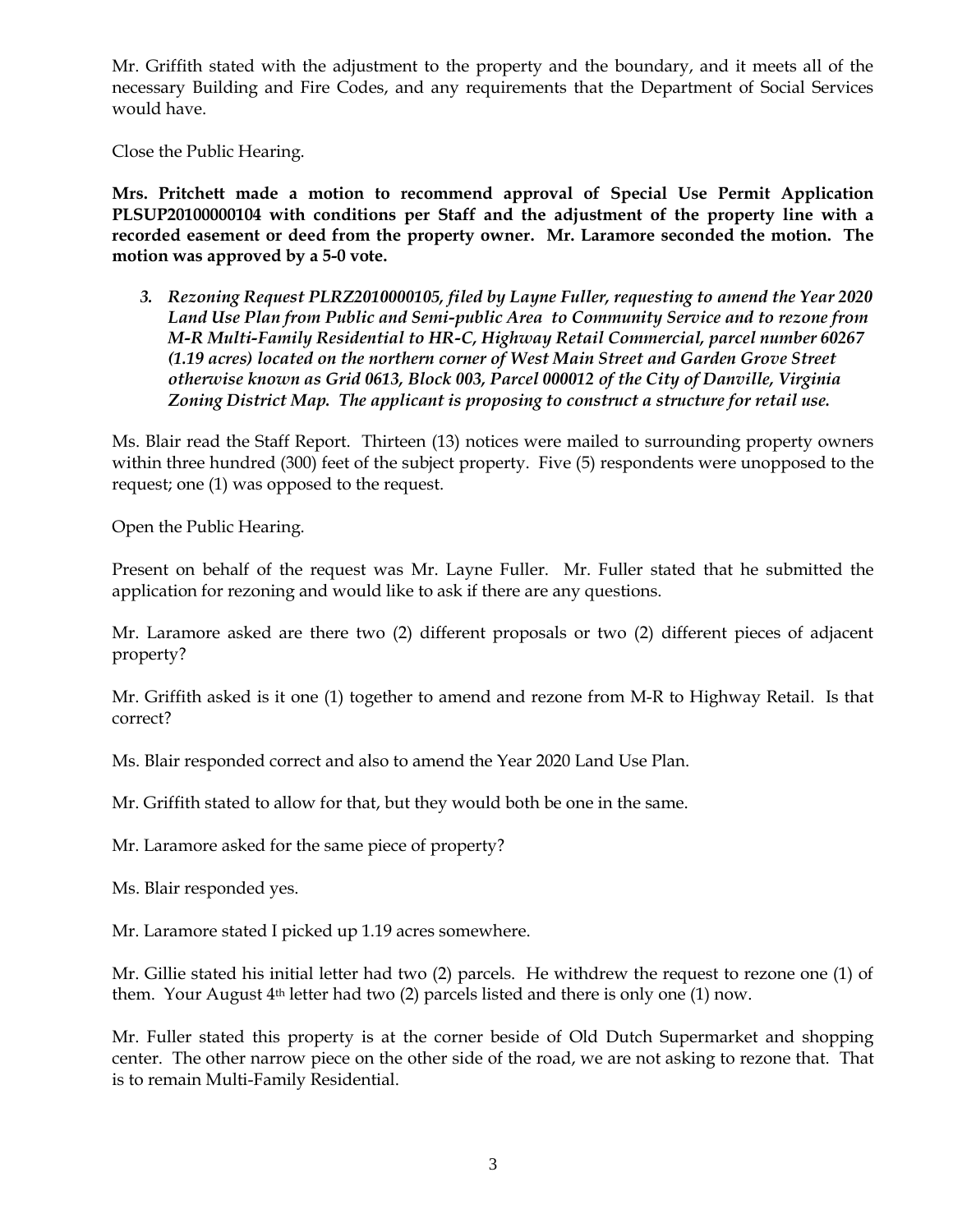Mr. Griffith stated in the information we received, there was one (1) respondent who was opposed to this. I was unable to determine which piece of property they owned. I could not find a name that matched up with the respondent's name.

Ms. Blair stated 159 Ashwood Place is her address.

Mrs. Pritchett asked does that even show up?

Mr. Griffith stated that address does not show up, that is the reason I could not find the name within where you had sent the letters to everybody within the three hundred (300) foot radius.

Mr. Gillie stated it is not on your map. It would be at the intersection of Garden Grove and Sedgefield.

Mrs. Pritchett asked does it fall within the three hundred (300) foot radius?

Mr. Gillie responded it is approximately seven hundred (700) feet from the property.

Mr. Griffith that is why I could not find them within what we consider the normal affected area.

Mrs. Pritchett asked are there any concerns with traffic as far as Staff is concerned? Do we have any issues with traffic in this area or would this change pose any problems?

Mr. Gillie responded West Main is a four (4) lane commercial arterial already. It is able to handle it. Any drive entrances would be subject to engineering approval. We would look at the volume that is coming in and out of the use when it is constructed to see if it requires a traffic impact analysis. Based on preliminary discussions, it is a small enough use that it will not require it. Again, with West Main Street the way it is, it is not anticipated to create any additional problems along West Main. The concern I think was that traffic would go back through the neighborhood. In our opinion, that is not very likely because to get back to a light or anything else to come out of there, you would have to go back, turn onto another side street, and turn back onto another street to come back out onto West Main, which this already fronts on. You may have some people in the neighborhood shopping there, but that is just standard residential traffic. We are not anticipating anything at this time.

Mr. Jennings asked is there a cross over if you are headed south on West Main?

Mr. Gillie responded that does have a crossover. There is one at that location, yes.

Mr. Jennings asked does it go down that same street, Garden Grove?

Mr. Gillie responded yes.

Mr. Griffith stated there is one at Garden Grove, so you would make a left according to the plans, using that side entrance; and the rest of the traffic, the south bound traffic on 29 would be using the West Main Street entrance.

Mr. Jennings asked did you have in mind what type of retail sales?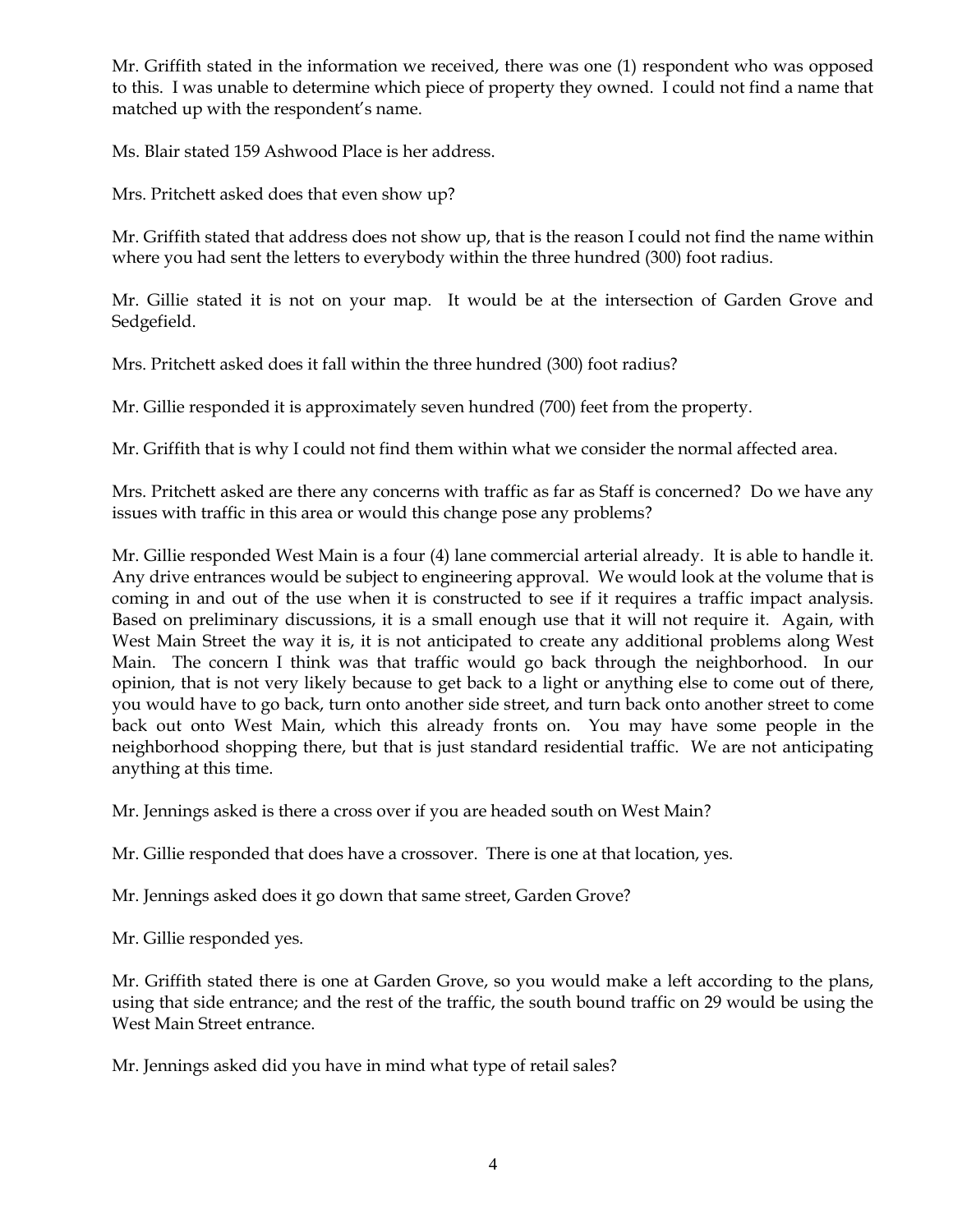Mr. Fuller responded yes, a Dollar General store. The property is being purchased from Billy Hutchins who owns the Old Dutch food store and commercial strip beside of it. He does know the use of the property and he has no issues with it.

Close the Public Hearing.

**Mr. Laramore made a motion to recommend approval of Rezoning Request PLRZ2010000105 as submitted. Mrs. Pritchett seconded the motion. The motion was approved by a 5-0 vote.** 

*4. Rezoning Request PLRZ2010000106, filed by Nelson and Bobbie Johnson, requesting to amend the Year 2020 Land Use Plan from Suburban Single Family to Community Service and to rezone from S-R Suburban Residential to HR-C Highway Retail Commercial, parcel number 75924 (0.47 acres) located on the northern point of Twin Oaks Lane otherwise known as Grid 1508, Block 002, Parcel 000013 of the City of Danville, Virginia Zoning District Map. The applicant is proposing to operate a cab service at this location.*

Ms. Blair read the Staff Report. Nine (9) notices were mailed to surrounding property owners within three hundred (300) feet of the subject property. Zero (0) respondents were unopposed to the request; one (1) was opposed to the request.

Open the Public Hearing.

Present on behalf of the request was Mr. Nelson Johnson. Mr. Johnson stated I submitted this application.

Mr. Jennings asked where exactly is this property? Is it near 58?

Mr. Johnson responded no, it is out near 86 towards Yanceyville.

Mr. Jennings asked so there is no access to the property except for this private road that comes down to it?

Mr. Johnson responded yes.

Mr. Jennings asked do you live there?

Mr. Johnson responded no, I have lived there once before, but the property is vacant now.

Mr. Jennings asked is there a house on it or a building there on the property?

Mr. Johnson responded I just had a building put out there, that I was going to use for an office. The original house has been torn down. The address, 1382 Goodyear Boulevard was for the original house that was there, but all of that has been cleared off. I put a building out there to use for the cab office.

Mr. Jennings asked and it has no water?

Mr. Johnson responded yes, there is a well and septic system on the property.

Mr. Jennings asked do you have access to public sewage?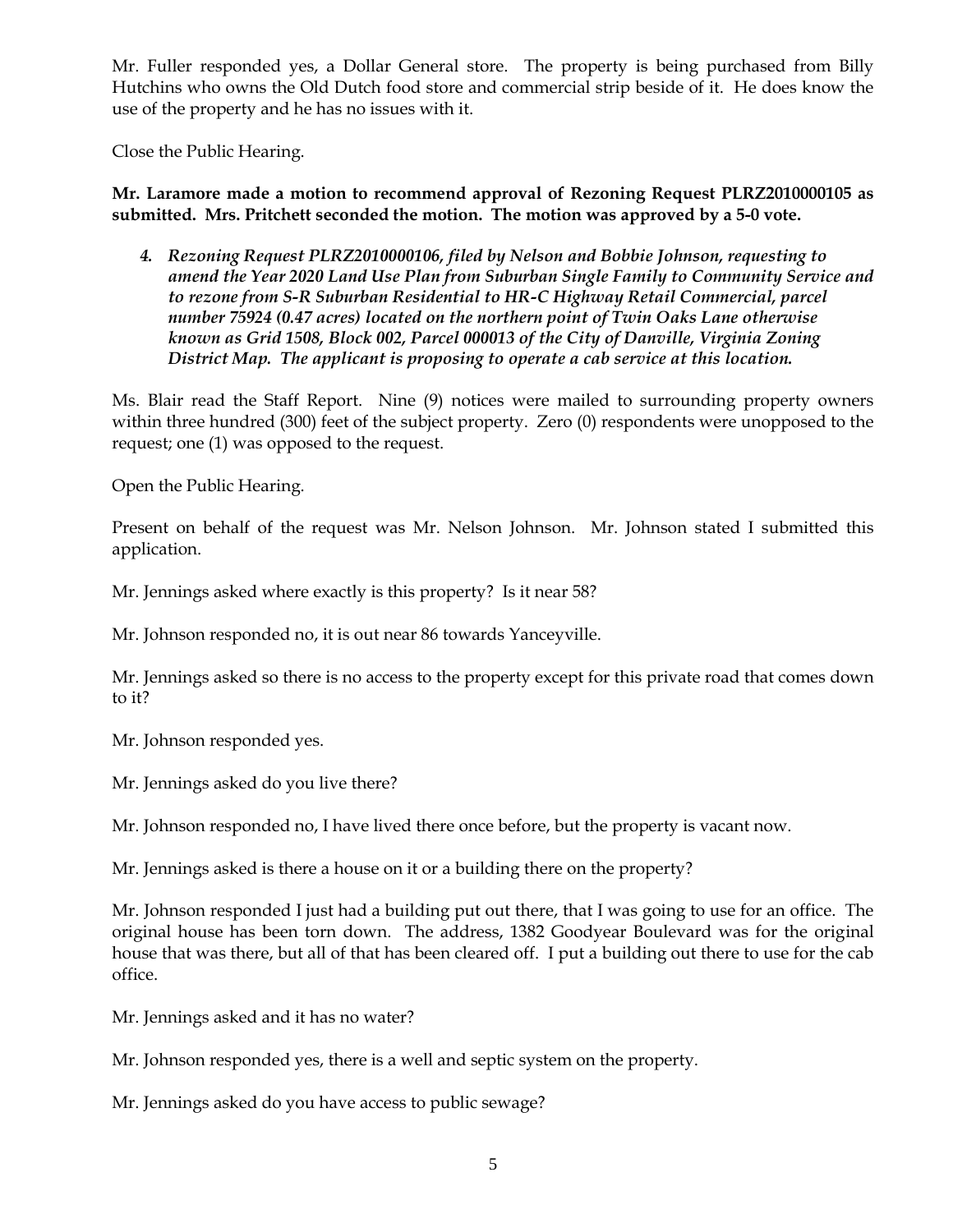Mr. Johnson responded there is no public sewage out there.

Mr. Jennings asked no water?

Mr. Johnson responded yes, it has a well and septic tank.

Mr. Laramore asked is the building on the property something you moved out there?

Mr. Johnson responded yes, it is a portable building that we moved out there for office purposes.

Mr. Griffith stated in looking at this, there were several things that according to the City Code needed to be done. The building that is on there now is an accessory building rather than a primary structure. The City report from the Planning Staff states you received a letter about the building, not being able to have primary structure on the property.

Mr. Johnson stated we just sat it out there.

Mr. Jennings asked do you operate a cab service now?

Mr. Johnson responded yes. I have a cab business now on North Main Street. We want to move out of that building.

Mrs. Pritchett asked how many vehicles do you have now with your cab company?

Mr. Johnson responded I have five (5).

Mr. Laramore asked the way I am reading this is he will not be able to use that building for that business regardless of what we do. Is that correct?

Ms. Blair responded they need to rezone to HR-C Commercial to allow the use, as far as the public utilities are concerned, water and sewer; he can request a variance to develop the property without public utilities using the existing well and septic, which was granted originally in 2004, but it expired. He would need to go through that process again.

Mr. Gillie stated the building itself would not comply. It does not comply with Building Code or anything else. It is an accessory structure.

Mr. Laramore stated so regardless of what we do, the building we have got out there is unacceptable to be used anyway.

Mr. Gillie stated it is not an office building or anything else. It is a temporary accessory structure. It is a shed basically. You cannot operate a commercial enterprise out of a shed. You have to meet all of the Building Codes for occupancy and that building does not meet those.

Mrs. Pritchett asked it is not only the building. It appears that the actual lot does not meet any. It does not have curb and gutter, which is required for commercial. Is that right?

Mr. Gillie responded it does not meet any of the requirements for commercialization. There is no paved parking, no curb and gutter, no water, no sewer, and not really a building. The shed does not even have electricity, if I am correct. There are no utilities to it.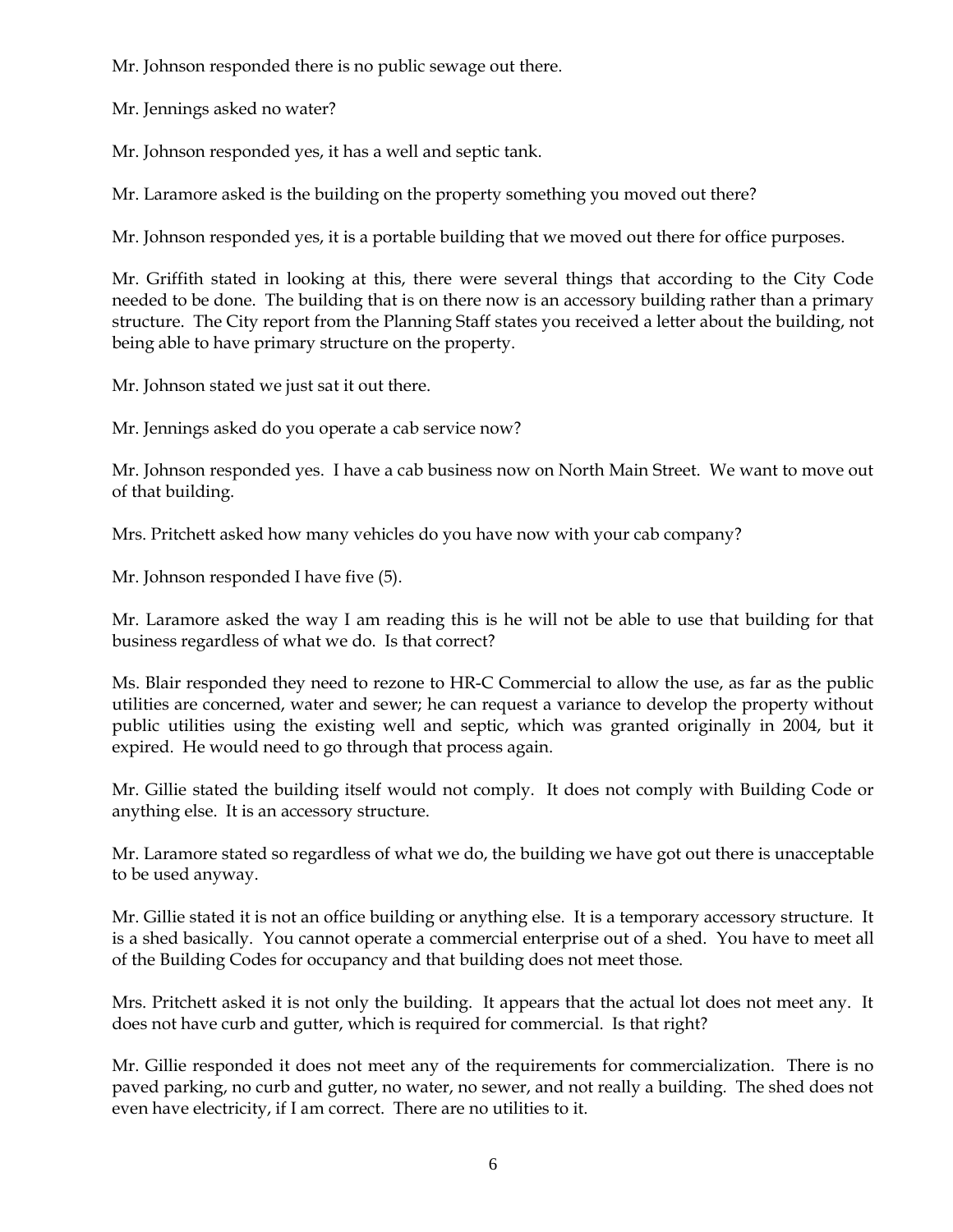Mr. Johnson stated it is available for it. The building has been wired.

Mr. Gillie asked is it hooked up to our system or anything else?

Mr. Johnson responded no.

Mr. Gillie stated it is at the end of a private street. From our end, it does not meet any of our minimum requirements.

Mr. Jennings asked what does a cab office need other than a telephone and a booth to put it in?

Mr. Gillie responded it is just like any other office building. You have someone who is working there. They need sanitation facilities. They need the ability to go to the bathroom, to wash their hands. They need ventilation. They need to get air in and out. They need light. They need heat if someone is going to be working there year round. It is an office building just like any other, while it operates a cab company; it still has employees working there. It is someone working in an office. It is the same as an insurance agent or anything else. All of those basic necessities have to be provided to operate, even if it is a cab company.

Close the Public Hearing.

## **Mr. Jennings made a motion to recommend approval of Rezoning Request PLRZ2010000106 as submitted. Motion died due to the lack of a second.**

Mrs. Pritchett asked can he have his vehicles out there and operate his cab company from another site with phone calls coming into his home or some kind of radio to tell them to dispatch from that area?

Mr. Gillie responded not as it is zoned now. Even if the zoning was changed, he would still have to improve the facility to meet the minimum requirements, the parking, the paving, curb and gutter, and the other thing would have to be taken care of. You also have to consider the drivers who are working out there. If someone is out there in a car waiting for a call to come in, what do they do if they have to use a facility and nothing is there, nothing is available. That is why when you have an office you have to meet all of these criteria for the people who are working there as well as those who are visiting the site.

# **Mrs. Pritchett made a motion to deny Rezoning Request PLRZ2010000106. Mrs. Evans seconded the motion. The motion was approved by a 4-1 vote.**

- *5. Rezoning Request PLRZ2010000107, filed by Love Associates, requesting to amend the Year 2020 Land Use Plan from Urban Single Family to Community Service and to rezone from OT-R Old Town Residential to N-C Neighborhood Commercial, parcel numbers 75839 (2.64 acres) located on the south side of Broadnax Street otherwise known as Grid 1612, Block 002, Parcel 000014 of the City of Danville, Virginia Zoning District Map. The request will correct a mapping error and allow for consolidation with adjacent property.*
- *6. Rezoning Request PLRZ2010000108, filed by Love Associates, requesting to amend the Year 2020 Land Use Plan from Urban Single Family to Community Service and to rezone from OT-R Old Town Residential to N-C Neighborhood Commercial, parcel numbers 75841 (0.23 acres) located on the south side of Broadnax Street otherwise known as Grid 1611, Block*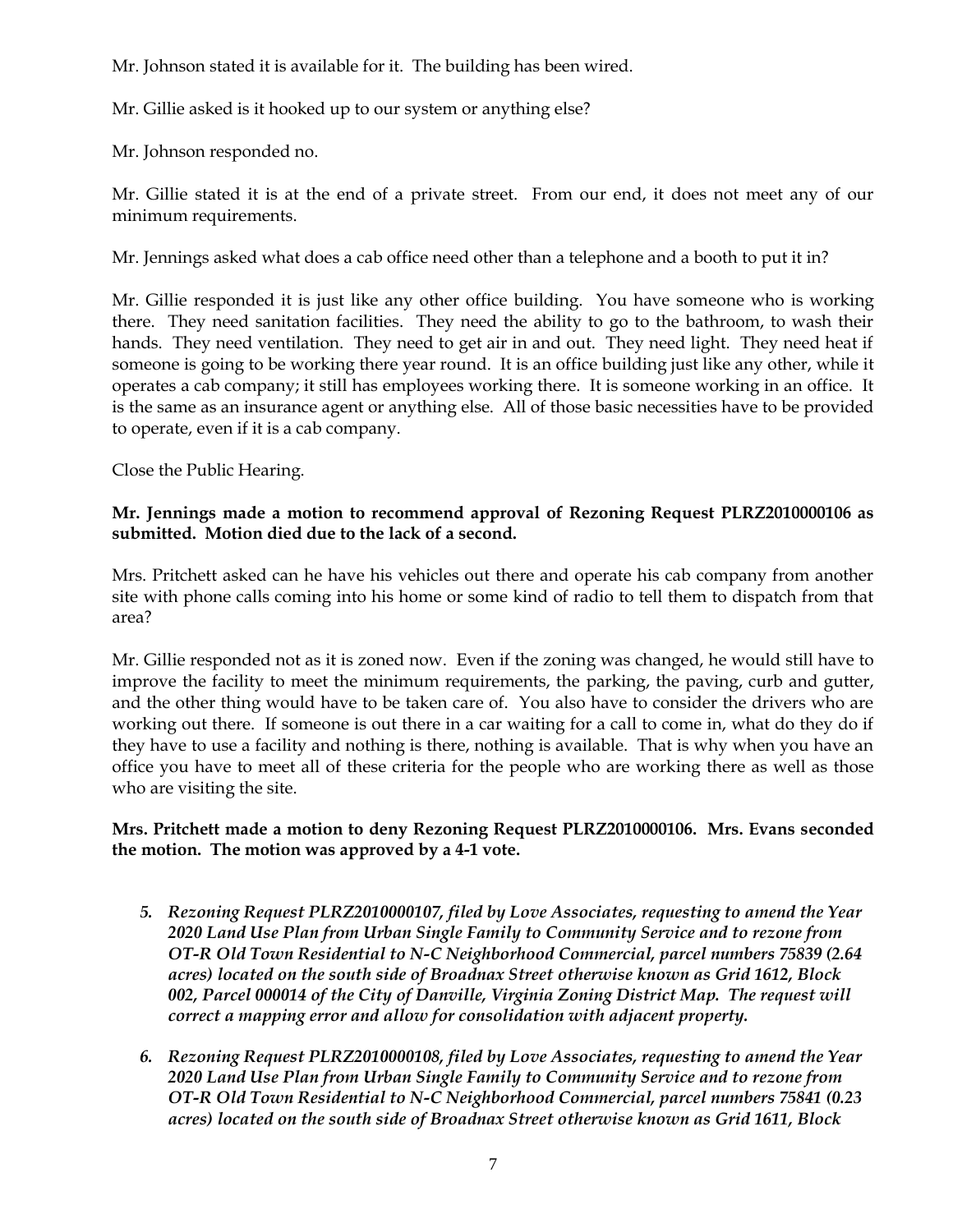## *003, Parcel 000005 of the City of Danville, Virginia Zoning District Map. The request will correct a mapping error and allow for consolidation with adjacent property.*

Ms. Blair read the Staff Report for Item 5. Fifty-five (55) notices were mailed to surrounding property owners within three hundred (300) feet of the subject property. Five (5) respondents were unopposed to the request; fifteen (15) were opposed to the request.

Ms. Blair read the Staff Report for Item 6. Twenty-three (23) notices were mailed to surrounding property owners within three hundred (300) feet of the subject property. Four (4) respondents were unopposed to the request; four (4) were opposed to the request.

Open the Public Hearing.

Present on behalf of the request was Mr. Edgar Love. Mr. Love stated these two (2) parcels are one and a half  $(1 \frac{1}{2})$  of a five  $(5)$  acre tract of land that we own at that location. The last time I was before the Commission, the Commission voted unanimously to zone this property Neighborhood Commercial and when the plan went to City Council, it was approved. We thought the whole five (5) acre tract was Neighborhood Commercial. It was just some time ago that I realized it is not. These two (2) tracts were not zoned Neighborhood Commercial. They retained the Old-Town Residential zoning. This is what we are asking and I will be glad to answer any questions that you may have.

Mrs. Pritchett asked what does Neighborhood Commercial allow?

Mr. Gillie responded light commercial office, limited medical, there are twelve (12) different uses: business services, bed and breakfasts, barber shops, beauty salons, and then by Special Use Permit there are eighteen (18) uses including funeral homes, daycares, convenience stores, restaurants, and things like that if they get a Special Use Permit. It is designed to be something people can walk to or drive a very short distance to. It is not your heavy commercial area.

Mr. Laramore asked are you consolidating all of these parcels? I see two (2) of them with your name and one (1) with the name of Booker.

Mr. Love responded no, actually Booker is kind of nested in our five (5) acre tract, but we are not asking for anything related to Booker. It is just the Love property.

Mr. Laramore asked but the other properties you are speaking of are on the other side of him?

Mr. Love responded right. To the north and to the south of our property is all Neighborhood Commercial and of course the property borders on South Main Street.

Mrs. Pritchett asked I apologize because I did not ride by this piece of property, but is there any use right now that is affecting it?

Mr. Love responded no, right now it is vacant. In fact, when the City started the Land Use Plan, there was a residence on the property and with the widening of South Main Street, the house was taken. The right-of-way of the road clipped the front porch of the house, so the State took the house. It is just vacant land now.

Mrs. Pritchett asked why was it zoned Neighborhood Commercial four (4) years ago?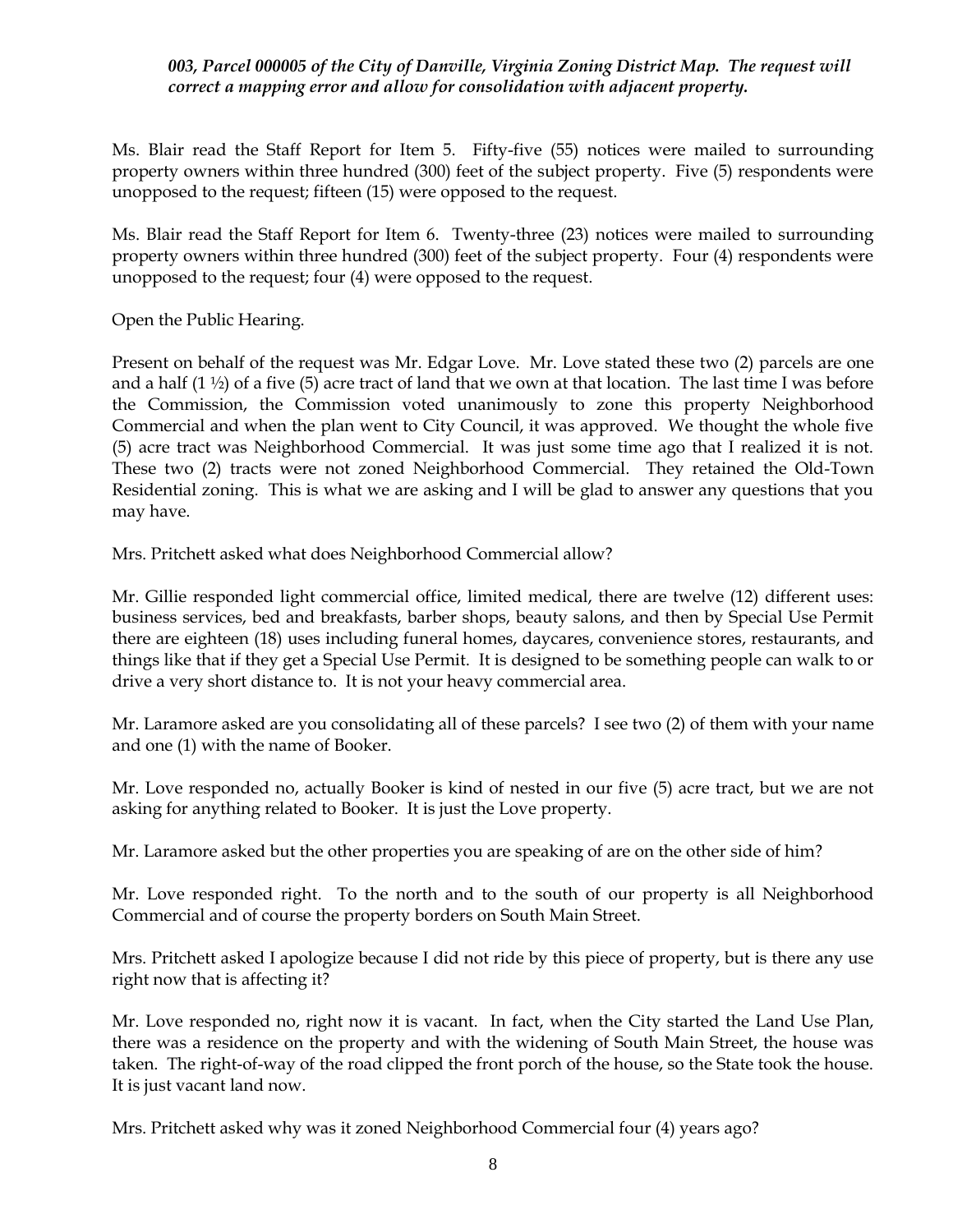Mr. Gillie responded it had been recommended as part of the Zoning change. We went through the Land Use Plan and we had the meetings where we had certain properties where people came and said "can we change it to this or can we change it to that?" This is one of those where they had talked about changing in those meetings and it got on the list of things that were supposed to be changed. When we went through and did our maps, somehow we missed it, and that is what the Staff report says. We have gone back and listened to the tapes of meetings from nine (9) years ago and were able to find some of those old records. We missed that part. It was recommended to be changed, but it was not put on the maps that came in front of you guys. It should have been and we did not put it there. We had a lot of properties at that time that we were going through and this kind of slipped through the cracks. Years ago we recommended it, and it just did not get adopted. That is why now we are not going to go back and change our minds on anything. It should have been done back in 2004 when we did the Citywide rezoning.

Mrs. Pritchett asked so this was merely an oversight?

Mr. Gillie responded yes. We found where we talked about it in 2001 and we also found where it was recommended in 2004 when we were going through the various cases. There were about fifty (50) different properties that various people had recommended that they be changed. We came through with that list and said yes it should be changed or no it should not be changed. This is one of the ones that we recommended that should be, but it did not get placed on those maps that came in front of you. All I can say is years ago, someone made a mistake when they were doing the maps.

Mrs. Evans stated you have a fair amount of opposition to it.

Mrs. Pritchett asked was there opposition nine (9) years ago?

Mr. Gillie responded remember we were doing a Citywide rezoning at that time, so it was every parcel in the City. We did not go out and notify individual property owners like we did in this case. We sent out eight thousand (8,000) postcards telling people that we were rezoning properties. We had all of those various public meetings in front of Planning Commission and City Council. That property was not singled out like it is now. We thought since we are going through this process, it is only fair that we send out, just as we would for any other case, those individual notices to property owners. That is why we have the opposition this time, but back then we probably did not have the opposition; because people did not know or they did not take the time to learn. We did not go out and say "ok this one affects you and that one affects you." We did this just like any other case, but this should have never gotten this far. This should have been corrected many years ago. Staff will take this one on the chin. We missed it somehow when we were going through all of those properties.

Mrs. Pritchett stated it is so nestled in an entire residential area, I am confused as to why it was ever zoned Neighborhood Commercial.

Mr. Gillie stated from that perspective, when we looked at it years ago it was considered part of one (1) big tract. You have the neighborhood to the south, which kind of loops around. It is kind of a separate neighborhood. You have got the area to the north, which is also a separate neighborhood. This was kind of that piece in between. The neighborhood to the east is also a closed loop. There was no connectivity between what was left of this tract and any of the neighborhoods around it. That is why they recommended it. It was a piece in between that would not in affect impact those neighborhoods. It would be the back yards of all of the houses that are around. There would not be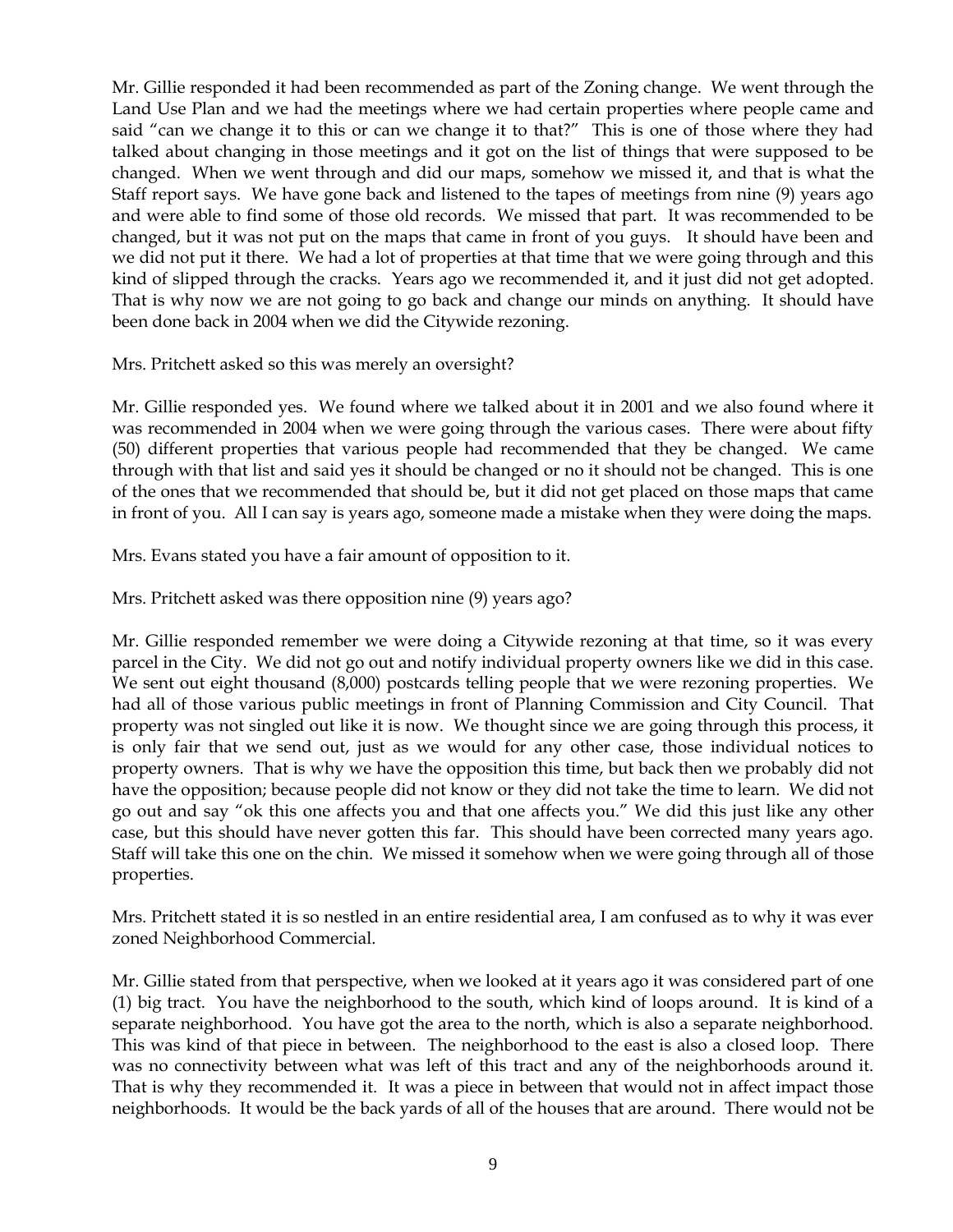a chance for anybody to go into or connect around it. That is why they did it, but we did not have it on our maps.

Mr. Griffith asked is the small piece of property accessible from Broadnax Street?

Mr. Love responded yes.

Mr. Griffith asked how do you get to the larger piece?

Mr. Love responded on that property, there are two (2) unnamed streets. They are shown on the map. In fact, if you look at the smaller parcel, the aerial view, just to the west of it you will see the narrow tract that is open. That is actually the unnamed street.

Mr. Griffith stated that is what I was looking at, but when I went out there this morning, there is nothing there.

Mr. Love stated that is leftover from when the City annexed this property years and years ago. It was on the County map when my grandparents owned it.

Mr. Griffith asked the unnamed street off of South Main that runs down behind the large piece of property, is all of that vacant land?

Mr. Love responded yes, it is a unnamed street from back in the early last century map.

Mr. Griffith stated I thought that over a period of time the City deeded a lot of these unnamed streets to the property owners.

Mrs. Pritchett stated if the property owners requested it.

Mr. Gillie stated if they request it, we can sell it back to them. The concern we have is again that Booker piece. It is a spot that sits in the middle on an unopened, unnamed public right-of-way, so we cannot abandon that portion of the right-of-way to make a full consolidation; because we would land lock the Booker piece. The remainder of the properties around could be consolidated, especially the one off of Broadnax could be removed, vacated, abandoned, and still leave that one coming in off of South Main Street. There are ways to keep everything with frontage, but it is one of those streets that has been on a map for sixty (60) to eighty (80) years. No one has ever done anything with it. It was laid out and as we said, they only annexed that portion in the City, so it has been there quite a while.

Mr. Love stated that one section, the Booker property, they are family as well. That is zoned Neighborhood Commercial.

Mr. Griffith stated I noticed that the larger piece of property is basically land locked.

Mr. Gillie stated they could open the unopened public street.

Mr. Griffith asked would the City have to do that?

Mr. Gillie responded no, the owner would have to do that.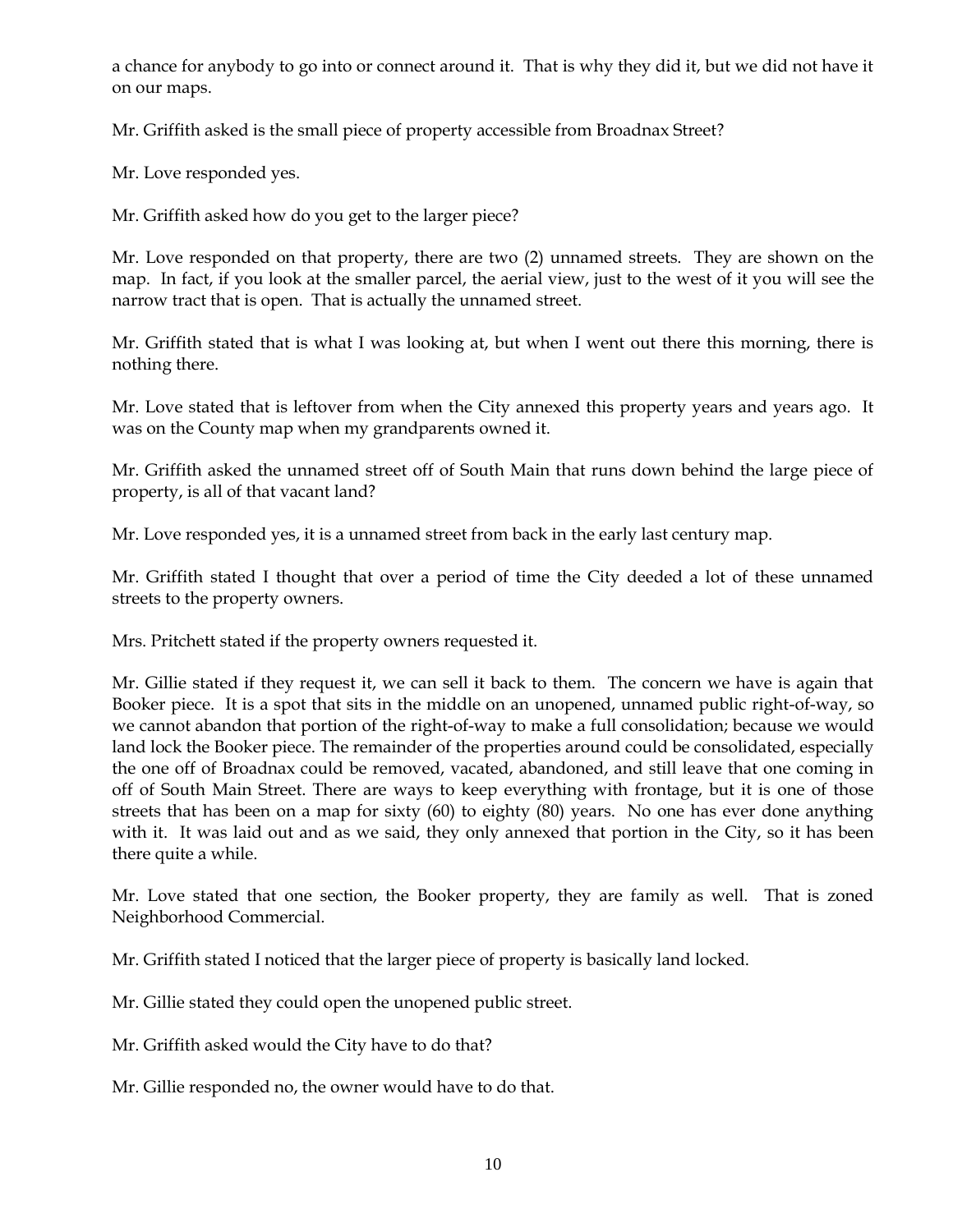Mr. Love stated we have no resources or no intentions of developing it ourselves. Our intent is to at some point, sell the property. In fact, that is how this issue arose. We had an inquiry about a year ago, someone was interested in the property and looked at the City's GIS system and seen that the land is zoned two (2) different ways, Old-Town Residential and Neighborhood Commercial. They notified me and that is when I contacted Mr. Gillie. He said this was the process we needed to go through to get it changed; because there was that error from years ago.

Mrs. Pritchett asked is everything on South Main all the back to this large tract zoned Neighborhood Commercial except for these two (2) parcels?

Mr. Gillie responded yes.

Mr. Love stated everything on South Main down to Grove Park is Neighborhood Commercial as well, everything to the south.

Present in opposition to the request was Ms. Cathryn Brass. Ms. Brass stated there are nine (9) families that live in Grove Park that have their property behind this. All of their back yards and all of their property will be affected by this change. This is a quiet stable neighborhood that is perhaps struggling a little bit with the down economy. I think it behooves all of us to make sure that this property or this neighborhood stays as it is.

Mrs. Pritchett asked there are a lot of properties on Dublin Court that currently back up to some of these areas that are zoned Neighborhood Commercial. Do those neighbors feel like they have been jeopardized by that zoning?

Ms. Brass responded I will have to admit that I am new to the neighborhood, but my parents have lived there for many years and I have visited them for many years before I moved down here a year ago. I am not that familiar with the people on Dublin yet, but I do know that this is a difficult hour for many people to get off work to come in and make comments. I am also aware that there were a lot of comments sent in that were negative.

Mrs. Pritchett stated I do not think there were any negative comments.

Ms. Brass stated well negative assertions.

Present in opposition to the request was Ms. Jacquelyn Williamson. Ms. Williamson stated I live on Broadnax Street and I would like to just say that we agree with the lady that just spoke. We would like for it to remain just as it is.

Close the Public Hearing.

**Mrs. Evans made a motion to recommend approval of Rezoning Request PLRZ2010000107 as submitted. Mr. Laramore seconded the motion. The motion was approved by a 4-1 vote.** 

**Mrs. Evans made a motion to recommend approval of Rezoning Request PLRZ2010000108 as submitted. Mr. Laramore seconded the motion. The motion was approved by a 5-0 vote.** 

*7. Special Use Permit Application PLSUP2010000109, filed by Alvin Toomes, requesting a Special Use Permit to allow indoor commercial recreation in accordance with Article 3M: Section C, Item 4 of Chapter 41 of the Code of the City of Danville, Virginia, 1986 as*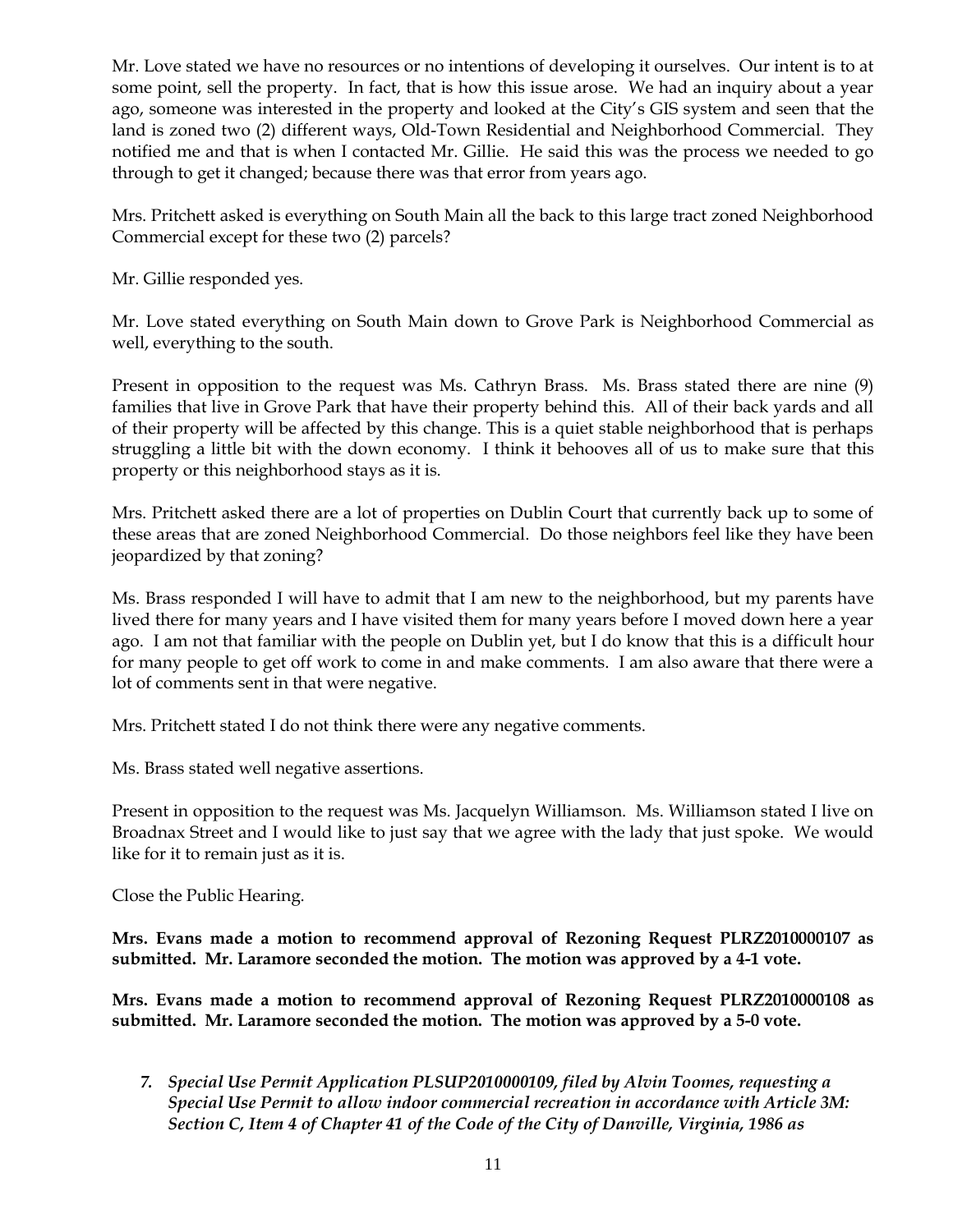*amended at 2852 Riverside Drive, otherwise known as Grid 1710, Block 006, Parcel 000001 of the City of Danville, Virginia, Zoning District Map. The applicant is proposing to operate an internet cafe.*

Ms. Blair read the Staff Report. Ten (10) notices were mailed to surrounding property owners within three hundred (300) feet of the subject property. Two (2) respondents were unopposed to the request; zero (0) were opposed to the request.

Open the Public Hearing.

Present on behalf of the request was Mr. Alvin Toomes. Mr. Toomes stated I would like to ask for the Special Use Permit.

Mrs. Pritchett asked this appears to be totally out of our jurisdiction. This should be tabled and this gentleman should go and speak to the Police Department to determine if his request is actually something that is legal or not. Even though we have some court cases here etc., I do not think this is our job to determine. We cannot make a judgment on this. If it is an illegal operation, we cannot vote it yay or nay. My suggestion, my motion would be to table this. I am not sure we have this authority.

Mr. Gillie responded I did not know if that was a statement or a question.

Mrs. Pritchett stated I think it was a statement, but maybe I should have addressed it to Mr. Whitfield.

Mr. Whitfield stated as far as whether it is an illegal business or not, if you would feel more comfortable having them discuss that with the Police Department would probably not be a bad idea. There are certainly other aspects included the parking and things like that, that you certainly have the opportunity to make a call on; and quite frankly in the Zoning Code it is presumed that you have to have a legal business to operate. If that would make you feel more comfortable, there is no problem with that. If you feel like whatever business he is proposing is illegal, therefore it would not fit within the Zoning Code, you have that call. Sending him to the Police Department is probably not a bad idea.

Mr. Laramore stated I had the same question.

Mr. Griffith asked I have some reservations also. Have you discussed this with the Police Department or with the City Attorney?

Mr. Whitfield stated the Commonwealth's Attorney for that.

Mr. Griffith asked the Commonwealth Attorney or somebody like that about the legality of this?

Mr. Toomes responded not here in the City of Danville. I have in other Cities.

Mr. Griffith asked in the State of Virginia?

Mr. Toomes responded yes sir. There is quite a few of the stores already in the State of Virginia.

Mr. Laramore asked do you have other places?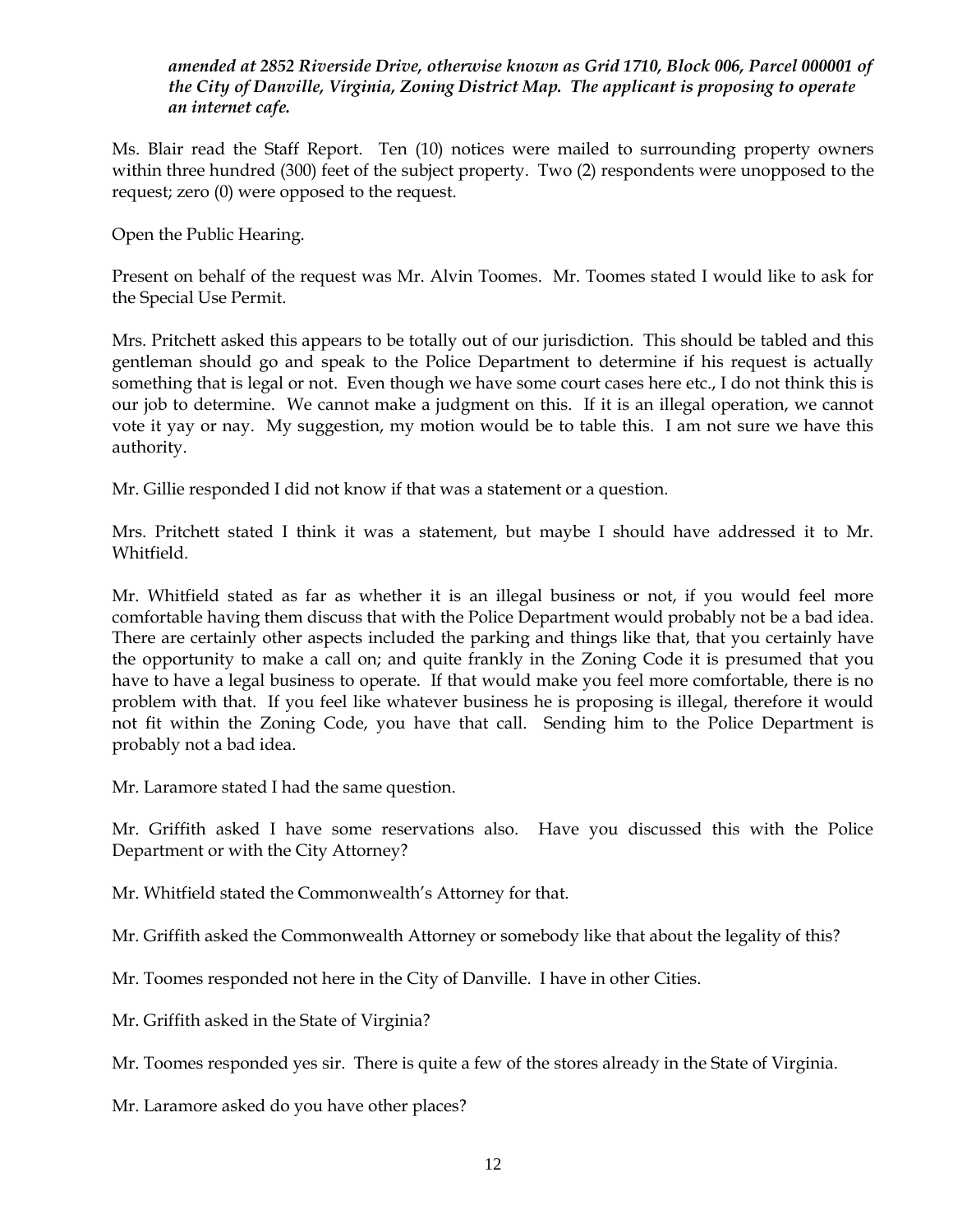Mr. Toomes responded in Virginia Beach.

Mr. Laramore asked you have one there?

Mr. Toomes responded no not in the State of Virginia, but I checked on other places to put stores. I am just waiting on buildings to come available for those. I did not have any trouble there and trying to come into Danville, this is the first time I have had to come before a committee to get a Special Use Permit. This is the first time I have ever had to do anything like this.

Mrs. Pritchett asked would you have any problems if we table this and have you discuss this with the Police Department or the Commonwealth's Attorney before we move on and look at the other zoning issues?

Mr. Toomes responded yes, sure; like I said this is the first time I have had to get approval by permit.

Mr. Laramore asked you say this is the first group you been before, but you do not have any other businesses anywhere else?

Mr. Toomes responded I know because I went to Altavista and put in for one (1) there, to see about putting a store there. It was okay to do it there.

Mr. Laramore asked I see, you received approval from other Communities.

Mr. Toomes responded correct, but I have not done that yet. I was going to start here and try to go up 29 and put another store there.

Mr. Whitfield stated each locality has their own definition of zoning restrictions. You have seen several things and there are a number of things that are contained in this particular zoning classification. There are other localities in Virginia that do not have as detailed a Zoning Ordinance as we do. That is probably why he is seeing this for the first time.

Mr. Toomes stated I did not know.

Mrs. Pritchett stated you are fine. We just want to put you in the right direction that we are going to be fine too.

Mr. Griffith asked based on this there was a Court ruling. Is this correct?

Mr. Whitfield responded that was a Circuit Court opinion issued from the Circuit Court is Spotsylvania County.

Mr. Griffith asked which would not be binding here?

Mr. Whitfield responded that controls only whatever district Spotsylvania County is in. It has no presidential value. It may influence the way other Virginia districts interpret it.

Mr. Griffith asked in Ms. Blair's report it states that the City of Danville has expectations regarding this type of business. It says that there have been three (3) or four (4) cases within the last year with similar types of businesses?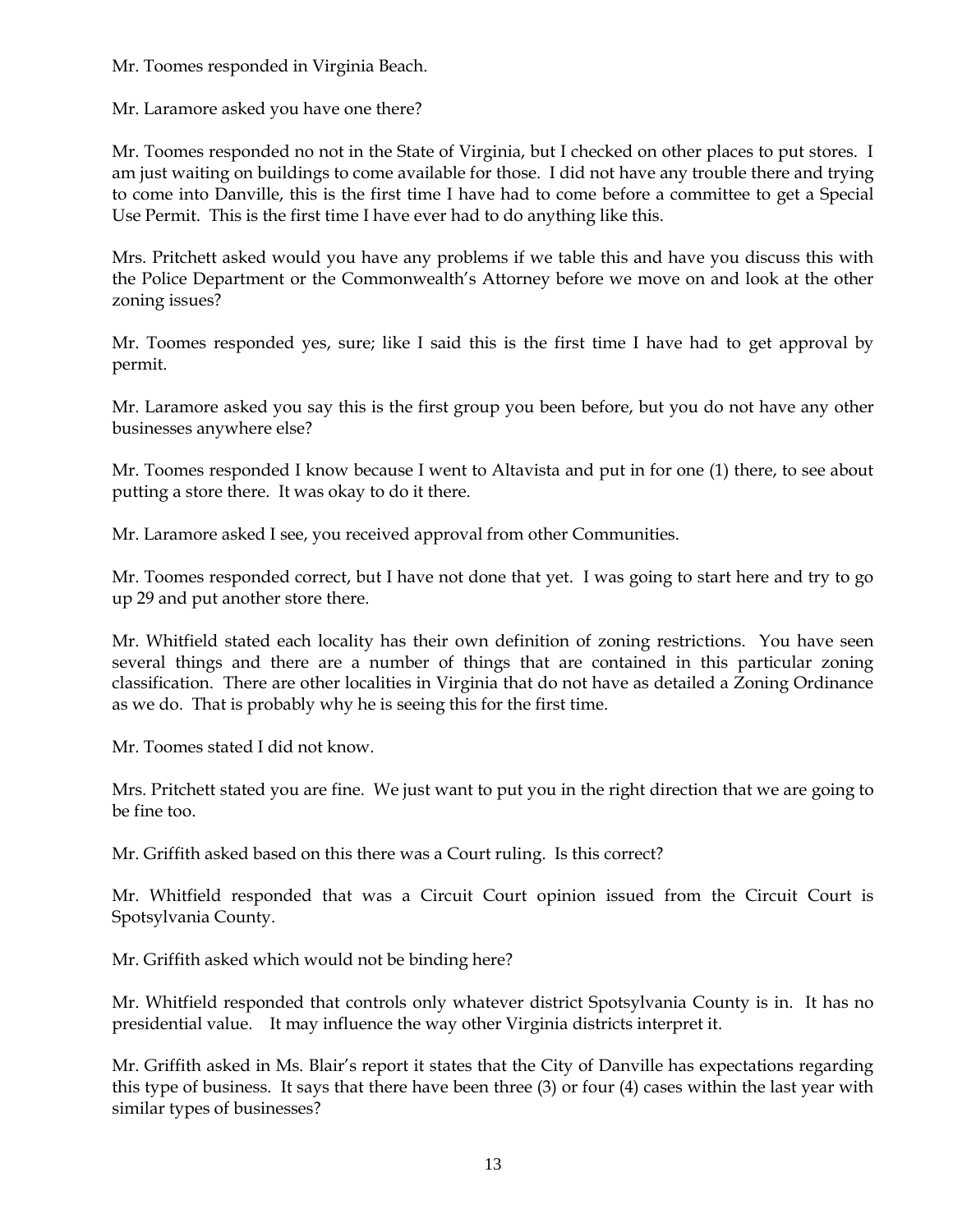Mr. Gillie responded what we assume to be a similar type of business, yes. The description, based on the limited information we have been provided, seemed similar to what was operated before.

Mr. Laramore asked will you tell us briefly what this internet café consists of? What does the a typical person do there? Are they gambling online? Are they playing poker somewhere else or on the computer? Do you pay off money, prizes, and what will be the age limit for people who can go in there? Will you provide fax service and copier services?

Mr. Toomes responded it is not for the smaller age groups. If you get a lot of younger kids in, you find out you always have more trouble.

Mr. Laramore asked what are they doing? Are they playing poker online or do they have cash payoffs?

Mr. Toomes responded it differs. Some will play some kind of games on the internet, and some will just use and surf the internet. Some people will come in an fax something or use the ATM. It will be different services, not just one (1).

Mr. Laramore stated so with a variety of services, some people can go online, pull up an email or go to some gambling site or somewhere, and they just pay for whatever they do.

Mrs. Evans asked how would you police anyone under eighteen (18) coming in?

Mr. Toomes responded we have never had any trouble with our sticker on the door and stuff; no one tries to come in that is a minor. We really have not run into a problem with it.

Mr. Griffith asked are you currently operating businesses of this type?

Mr. Toomes responded yes.

Mr. Griffith asked is that in North Carolina?

Mr. Toomes responded correct, that is right.

Mr. Griffith asked if we were to table this and we got some additional information and some clarifications from the Commonwealth Attorney and the Police Department, we can just bring this back. If we deny it, he has to go through all of the application process again. Is that correct? Does he have to wait a year, or is there a waiting period?

Mr. Gillie responded if you recommend denial, just like any other case, it would go to City Council. It is up to City Council on whether they grant the Special Use Permit or not. If City Council denies a Special Use Permit, then he would have to wait a year, for that location, to come back. Just because you make that recommendation does not mean that City Council would. It is nonbinding. If you table it for more information, we would wait until we receive the information and it is brought back. If we do not receive the information within the timeliness that the State Code requires for a case to be heard, then we would just bring it back and say we have not received any additional information, here is what we have.

Mrs. Evans asked what is the time frame that the State Code requires?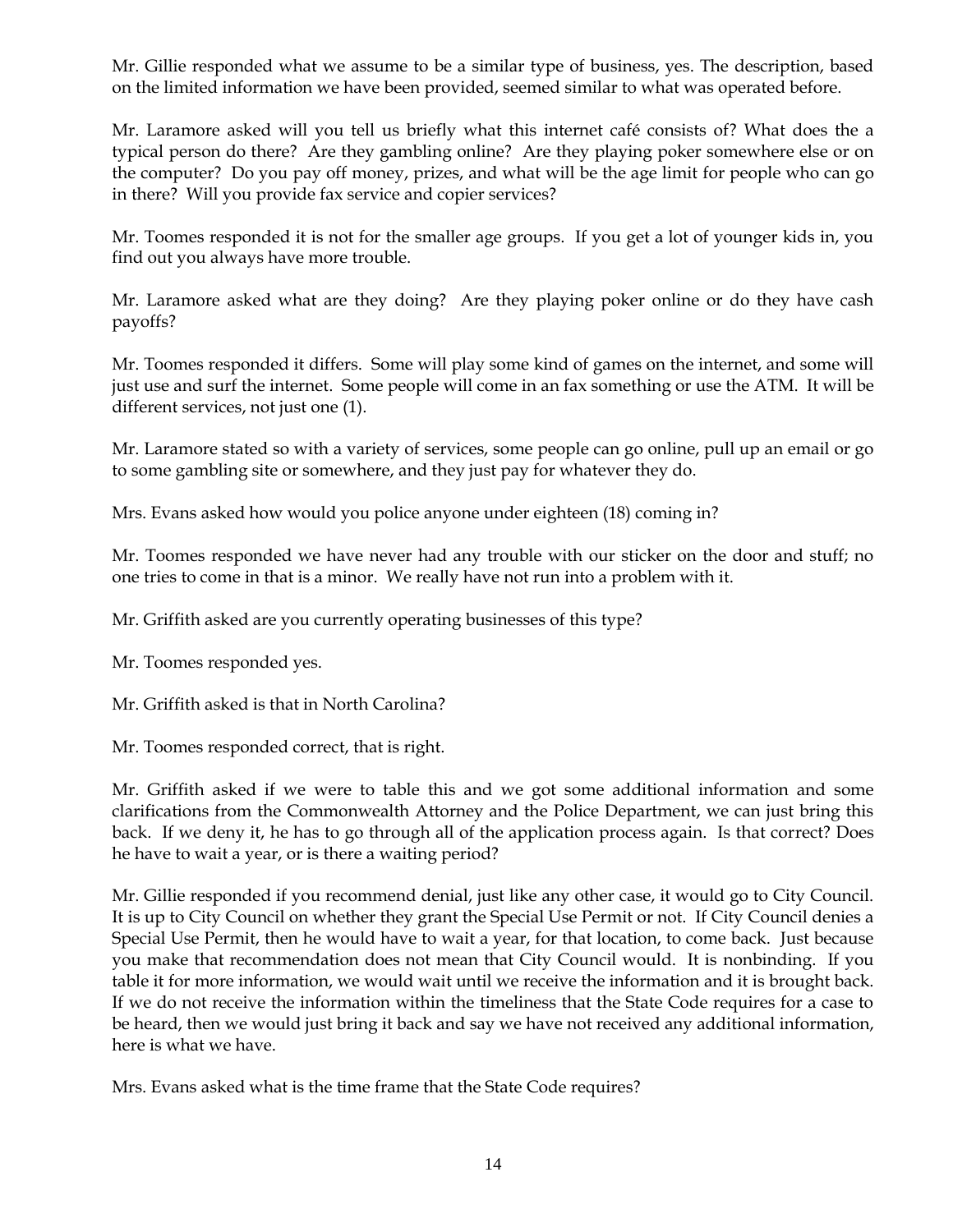Mr. Gillie responded it is ninety (90) days for a Planning Commission to hear a case. You have already heard it, so that is the thing of how long until it comes back. We would assume that we would try and keep everything within that total ninety (90) day period for you to make a recommendation one way or another. It is spelled out that if you do not make a recommendation within ninety (90) days from the time you hear it, then it is an automatic recommendation for approval.

Mr. Whitfield stated it would still have to go before Council at that point, but it would go to Council as an approval.

Mrs. Evans asked why is it considered an approval?

Mr. Gillie responded it is considered an approval only if you fail to hear it. It is to avoid a Planning Commission tabling something in perpetuity, taking something every month and continuing to table it, and never letting it go any further. There is some point that it has to go to make that final decision. That is why they give you, the body itself, ninety (90) days to hear a case and make a recommendation to City Council, up, down, or if you fail to make a recommendation within that time; they say you have heard it enough, it is an automatic recommendation for approval.

Mrs. Evans asked if we table it, would you be able to answer some questions with the Police Department within that time frame?

Mr. Toomes responded yes. I need to do something because there are other people that have put in applications for Special Use Permits, and I would like to be ahead of those. You might deny me and when the others come up, you might approve them. I will have a year or longer to wait. I will do whatever I need to try and get things straightened out.

Mr. Laramore stated basically you have not given them enough information, from the City's stand point, to determine what you are trying to do is legal. We are having a hard time deciding whether that even fits into the Zoning and you have not convinced them that it is legal. We are having a hard time trying to decide.

Mr. Toomes stated he did not know if it was legal through the Police Department or not.

Mrs. Pritchett asked does Staff have any comments at this point?

Mr. Gillie responded no, you have read our Staff report. We stick by the information that we have and what are recommendations are at this point.

Mrs. Pritchett stated if we were to close the public hearing, then I would like to make a motion.

Close the Public Hearing.

**Mrs. Pritchett made a motion to table Special Use Permit Application PLSUP2010000109 until next month, thereby giving Mr. Toomes time to investigate and make sure that we are being presented with a legal activity that we can act upon. Mrs. Evans and Mr. Jennings seconded the motion. The motion was approved by a 5-0 vote.** 

*8. Code Amendment Request PLCA20100000064 requesting to amend Article 3T: Floodplain Overlay District (FP-O) of the Code of the City of Danville, Virginia, 1986 as amended, by*